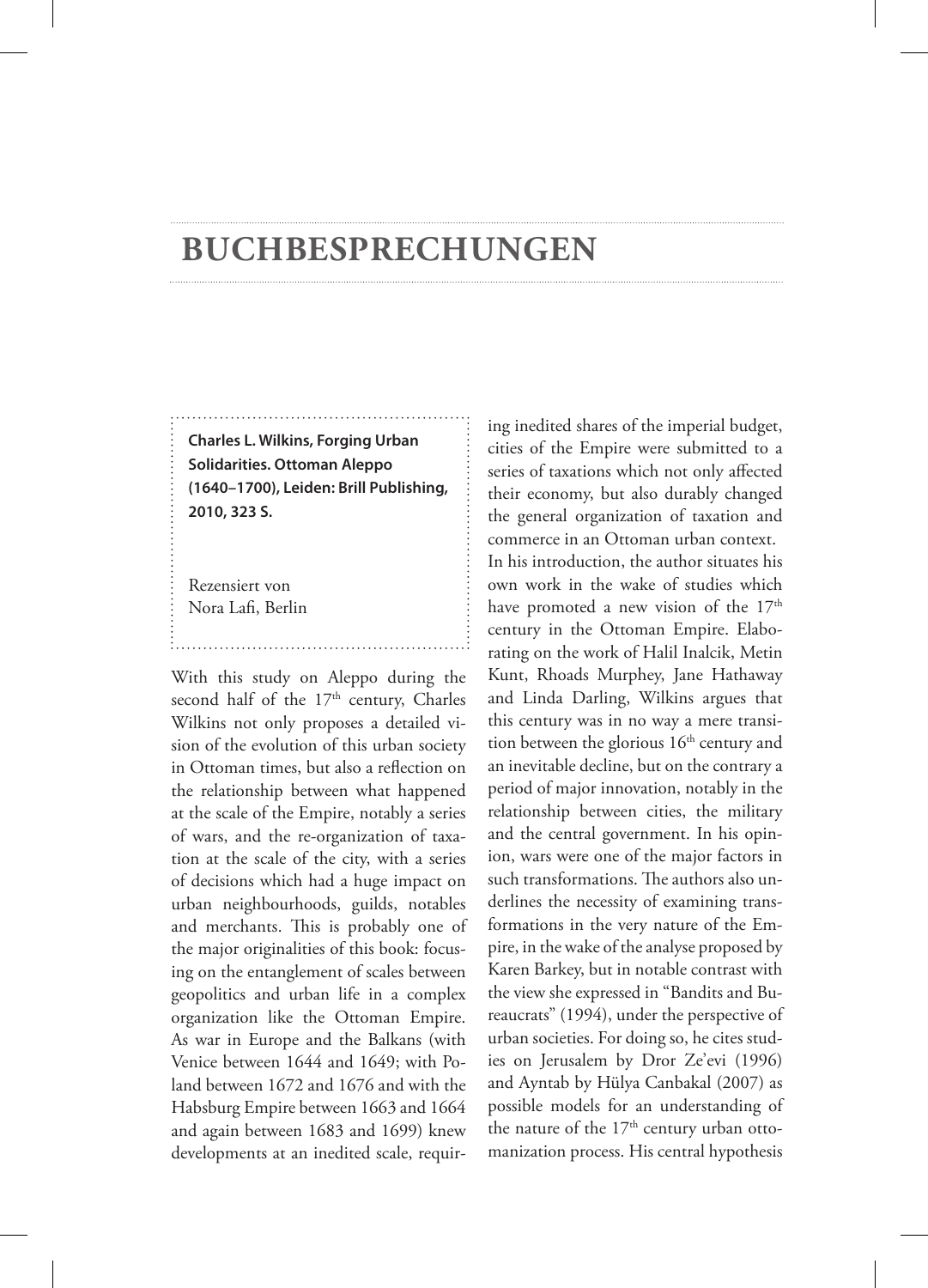is that "warmaking, an activity initiated by the central government, reshaped relations between the state and local populations in terms of social, political and institutional change" (p. 5). Just like Charles Tilly argued that wars make states, Wilkins thinks that they also make cities, even in nonwar zones. In order to examine the effects of the war context on urban society in Aleppo, a city known to Ottomanists through the work of Bruce Masters for the 17<sup>th</sup> century and Herbert Bodman, Abraham Marcus or Margaret Meriwether for the 18<sup>th</sup> century, he chose three indicators: the residential quarter, the military garrison and guilds and the manner in which within this framework extraordinary taxation became ordinary for the sake of war financing, with lasting effects on the very organization of the Empire and of the city. His research is based on the study of 20 local "sijill" court registers of the period 1640–1700 as well as on the reading of the summary of petitions sent to Istanbul and found in the BOA and on the Evâmir-I Sultâniyye registrers of imperial orders found in Damascus.

Chapter 1, based on the fiscal surveys of 1616 and 1678, aimed at reforming basic fiscal units ('*avârizhânes*) for the calculation of the 'avâriz taxes, focuses on residential quarters (*mahallas*) as basic administrative units in the city and on the evolution of the administrative apparatus during the 17<sup>th</sup> century. Wilkins illustrates how the second of these surveys was instrumental in reducing the number of tax exemptions and in fixing a broader picture for permanent tax assessments. He also studies how the local court of justice served as a chamber of negotiation of the implementation of the new fiscal policy and how

the local city administration, through the figure of the sheikh al-balad, had role in implementing, and even embodying, the imperial policy at the scale of the city and its quarter. This even provoked conflicts, resulting in the replacement of a chief of the city accused by the fellow notables he owed his power to of being too keen to perform a tax survey for the imperial authorities. What Wilkins has the evidence of in his study, but does not always interpret fully, as he often underestimates the degree of organization of the local urban society, is indeed the moment of a renewed pact between the imperial sphere and urban notables, with the delegation of reformed imperial fiscal duties to those notables in exchange of a confirmation and even reinforcement of their traditional powers, of medieval origins (and sometimes in exchange of tax exemptions too). This is the moment of construction of the Ottoman imperial old regime. What is not always clear in Wilkins' study is however the role of the wartime context. If one can easily agree with the importance of war as a general incentive for fiscal reform and efficiency, the author gives little evidence at this stage of his study of the penetration of this wartime feature into the urban society. But the elements he provides on the functioning of this society are fascinating.

Chapter 2 is on the different responses, both individual and collective, to new taxation patterns at the scale of the neighbourhood, between applications for tax exemption, resistance to taxation and the re-organization of hierarchies and social roles. In this chapter, based upon extensive archival research and illustrated by a series of very useful tables, the author is able to track strategies invented by inhab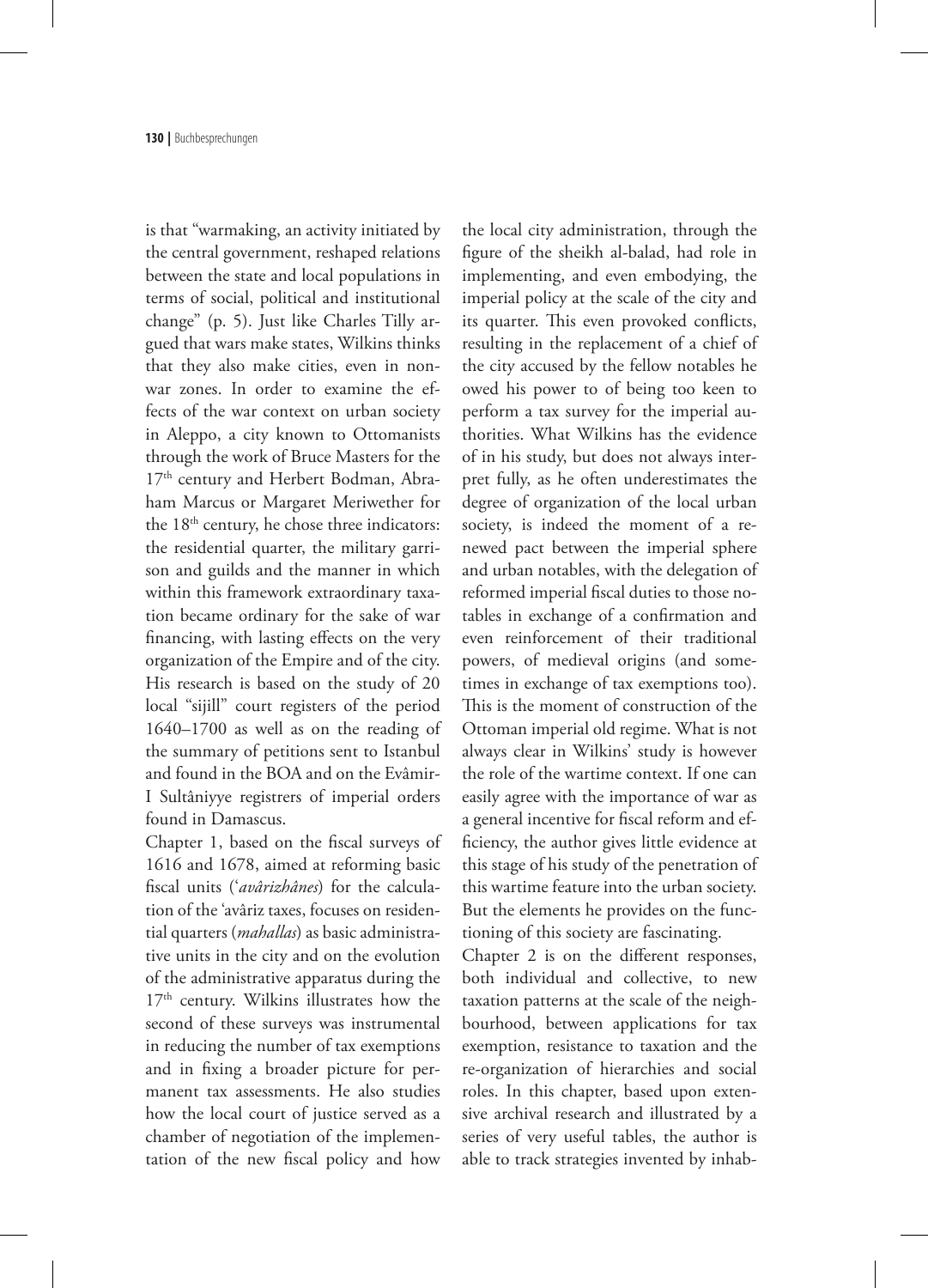itants in order to alleviate the effects of the new taxation system on their properties. From accusing a tax-collector of rape (p. 63) to petitioning (p. 70) or to buying properties to which tax exemption rights were attached, such strategies were diverse. As people belonging to the military cast ('*askeri*) were also exempt (in contrast with merchants and artisans (*re'âyâ*, the rest of the population), Wilkins shows how strategies were invented in order to obtain exemption by assisting military tasks. People of noble descent (*ashrâf*), theoretically exempt, also had to negotiate confirmation of their privileges, as the fiscal reform was intended at enlarging the fiscal base for the payment of property taxes. At the scale of the neighbourhood, as Wilkins illustrates, taxation was also an incentive for a reinforcement of patronage, as rich tax payers regularly paid for their less wealthy fellow inhabitants. Elaborating on such phenomena, the author proposes reflections on the fundaments of civil society in Ottoman Aleppo.

Chapter 3 is dedicated to the question of the role of the military within the city: their spatial distribution and their progressive implication into civilian social roles. Wilkins argues in this chapter that during the 17<sup>th</sup> century, military cadres used their privileges in order to enhance their internal cohesion as a group and their social prerogatives. He builds a precise map of residential patterns of military personnel and illustrates how through home ownership they progressively mingled with the rest of the population. Wilkins also shows the growing role of the military in economic life: "they exploited both their authority as administrators of designated tax sectors and their superior legal status and privilege to exercise influence, if not control, over certain urban institutions and thereby supplement their income" (p. 200). This is the passage in which the author's central theory on the role of war in social transformations is the most convincing.

The last chapter (4), elaborated on the basis of the reading of two court registers of the 1650s and 1660s, is dedicated to the world of guilds, and deals with the way in which professional organizations were reshaped in war times under the effects of both external and internal influxes. In this chapter, the author examines the social nature of guilds and the role of hierarchy within them and asks the question of the role of the wartime context on their evolution, underlining the ambiguities of the relationship between artisans and the State when wartime requisitions constituted an element of stagnation but when in the same time the most enterprising guild members were able to benefit from the context of strong demand. Wilkins' work on the guilds of Aleppo also allows him to take part in ongoing debates about the degree of autonomy guilds were granted and on the dimension of self-government they embodied. Following the work of Haim Gerber, Bruce Masters, Abdul-Karim Rafek, Suraiya Faroqhi Randi Deguilhem and Eunjeong Yi on Ottoman guilds, he argues that in Aleppo, guilds were granted "extensive autonomy by state authorities" and that they expressed "egalitarian and socially conservative values" even if challenged by the new social order (p. 221). Elaborating on the examples of the butchers and of the tanners, Wilkins also suggests that guild leaders were neither mere "compliant instruments of the state" nor "entrepreneurs driven solely by ambition"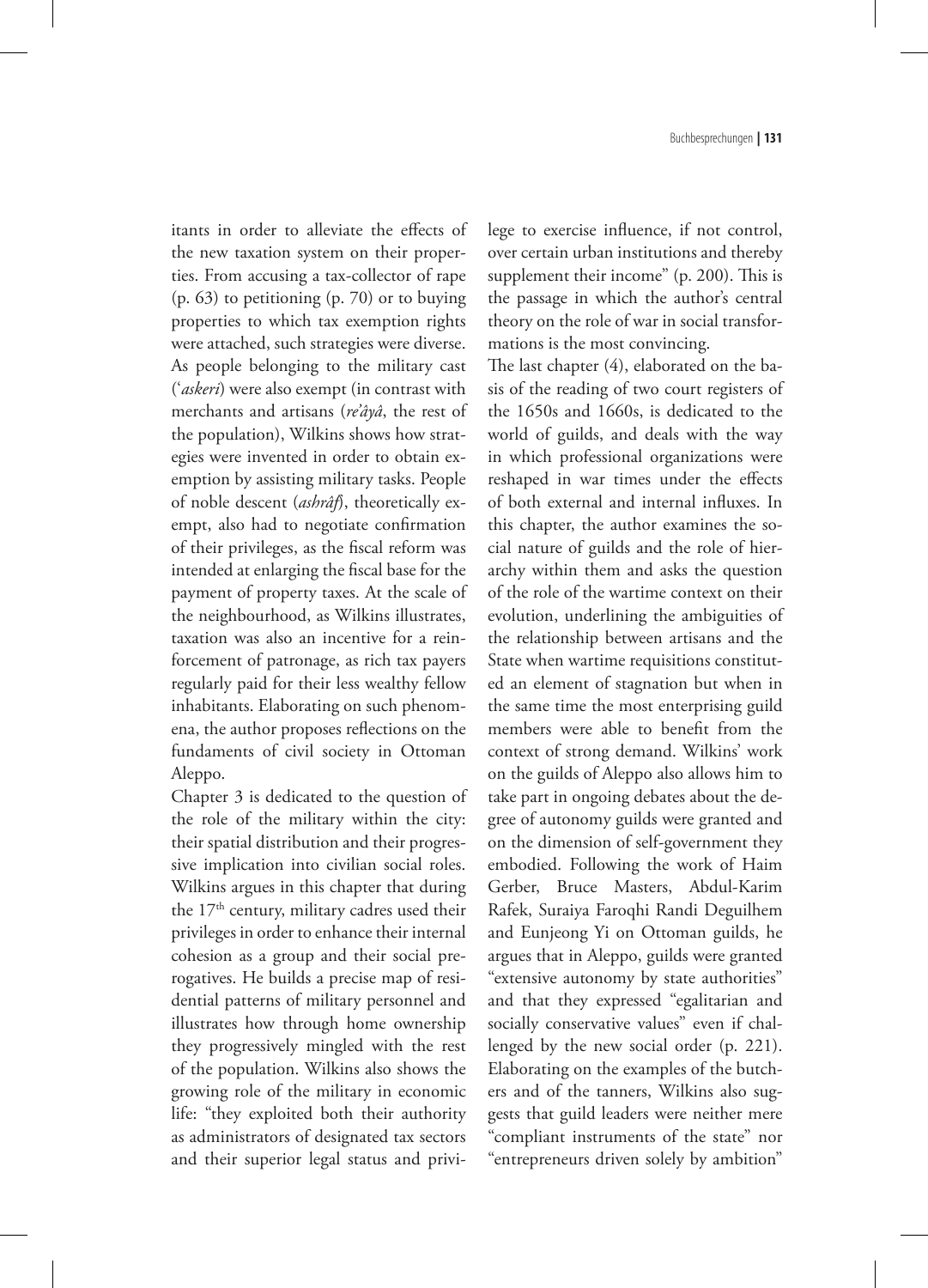(p. 225) but rather something combining those two extremes. He also provides a detailed list of Kasapbasis of Aleppo for the period 1640–1707 and of the Akhî Bâbâ for the period 1642–1690. The chapter finishes with considerations on the relationships between guilds, either of yamak style (asymmetric) or collective: a quest for the understanding of the nature of guild solidarity: "guilds functioned as an important component of what we call today civil society, asserting leadership in spheres of action that in effect limited state authority. Although guilds were too heterogeneous and dynamic a form of professional organization to allow permanent agreements among all of them, the demonstrated patterns of the Yamak relationship and interguild cooperation show that broad-based temporary agreements, founded on common interests, were possible" (p. 286).

In his conclusion, Charles Wilkins underlines how one of the effects of the fiscal reforms he studied has been the reduction of discriminations against non-Muslims, a better distribution of the tax burden, and better correspondence between the reality of property and taxation: "In the broader trajectory of Ottoman history, we might see the war-making of the  $17<sup>th</sup>$  century as enabling real political and social integration, continuing a movement that had begun in the 16th century but accelerating it as the material and human needs of the Ottoman state shifted, and as the social basis of Ottoman polity broadened" (p. 291). If one can only agree with this description of the rationality of the imperial effort of creation of a reformed Old regime state, and with the thesis of the urban nature of its local implementation, the mechanical link the author builds between

war-making and social transformations is not totally convincing, except when related to the urban trajectories of members of the different military casts: Wilkins study is indeed an excellent study of urban and imperial history, and demonstrates the fact that the  $17<sup>th</sup>$  century has been a crucial period in the construction of the Ottoman old regime but the entanglement of urban affairs with war is never really the main focus. This study should however help refining reflections on the transition with the 18<sup>th</sup> century and also interpretations about the reforms of the  $19<sup>th</sup>$  century: they were not just the modernization of a medieval heritage, but rather that of a dynamic old regime system with a rich 17<sup>th</sup> century history: what 19<sup>th</sup> century reformers found was not a sleepy empire dominating Arab cities just by military presence, but rather a situation in which the pact between local elites and the empire had been dynamically constructed since the 17<sup>th</sup> century under the form of an imperial old regime system negotiated at the scale of every neighbourhood, community and guild, all elements of an articulated form of local civil society. As for the impact of the wartime context, it seems to have been important in a city like Aleppo, just like for the whole Empire, as incentive for the creation of a more efficient tax system, but not necessarily as a general determinant for social evolution as the author sometimes states. But anyway, this study provides stimulating elements for a debate about it, and most of all, very important elements for a renewed understanding of the functioning of Ottoman urban societies, with a reassessment of the civic role of guilds and of the consistence of the local system of urban governance, based upon the delegation of urban pow